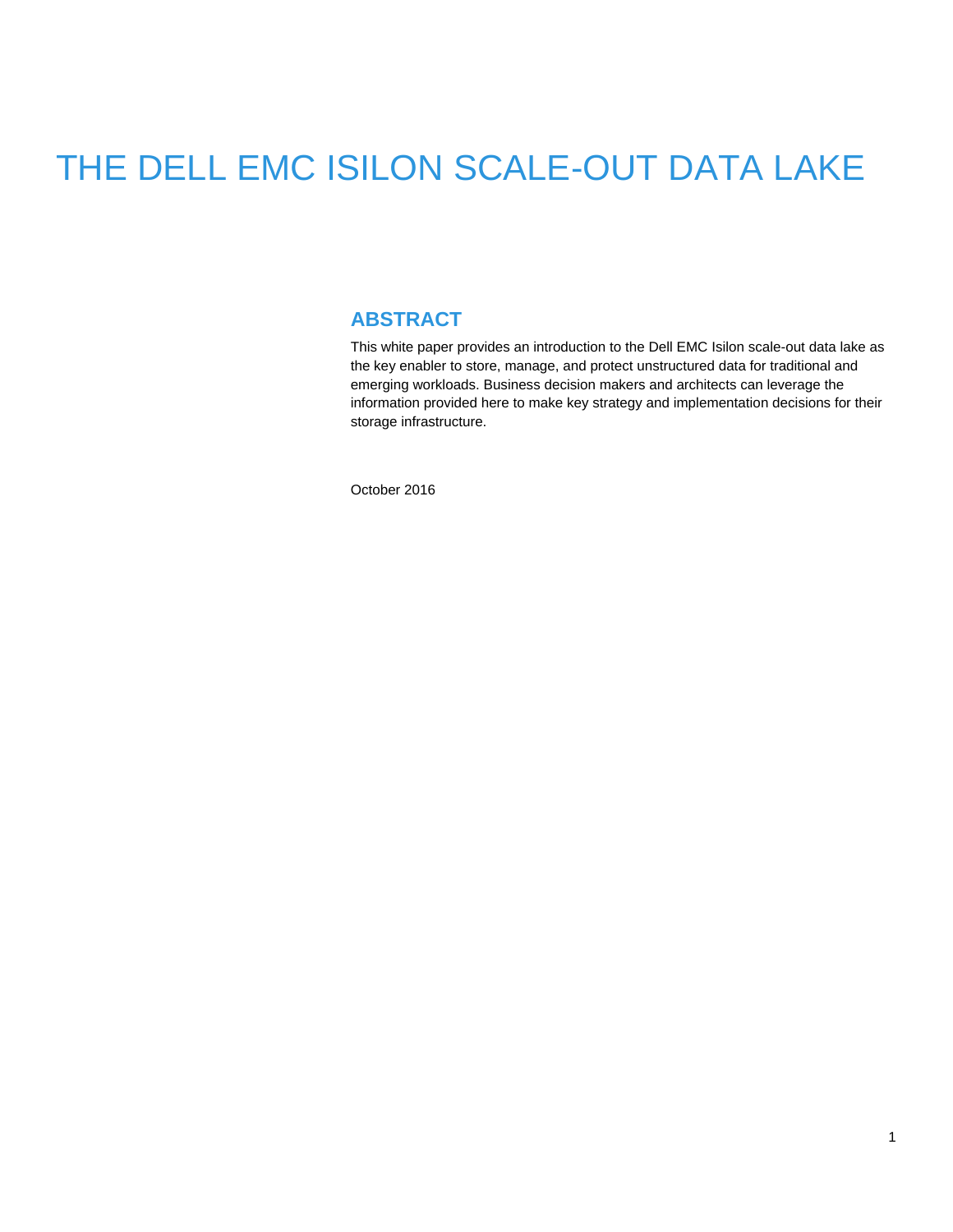The information in this publication is provided "as is." DELL EMC Corporation makes no representations or warranties of any kind with respect to the information in this publication, and specifically disclaims implied warranties of merchantability or fitness for a particular purpose.

Use, copying, and distribution of any DELL EMC software described in this publication requires an applicable software license.

DELL EMC<sup>2</sup>, DELL EMC, the DELL EMC logo are registered trademarks or trademarks of DELL EMC Corporation in the United States and other countries. All other trademarks used herein are the property of their respective owners. © Copyright 2016 DELL EMC Corporation. All rights reserved. Published in the USA. <10/16> <white paper> < H13172.1>

DELL EMC believes the information in this document is accurate as of its publication date. The information is subject to change without notice.

DELL EMC is now part of the Dell group of companies.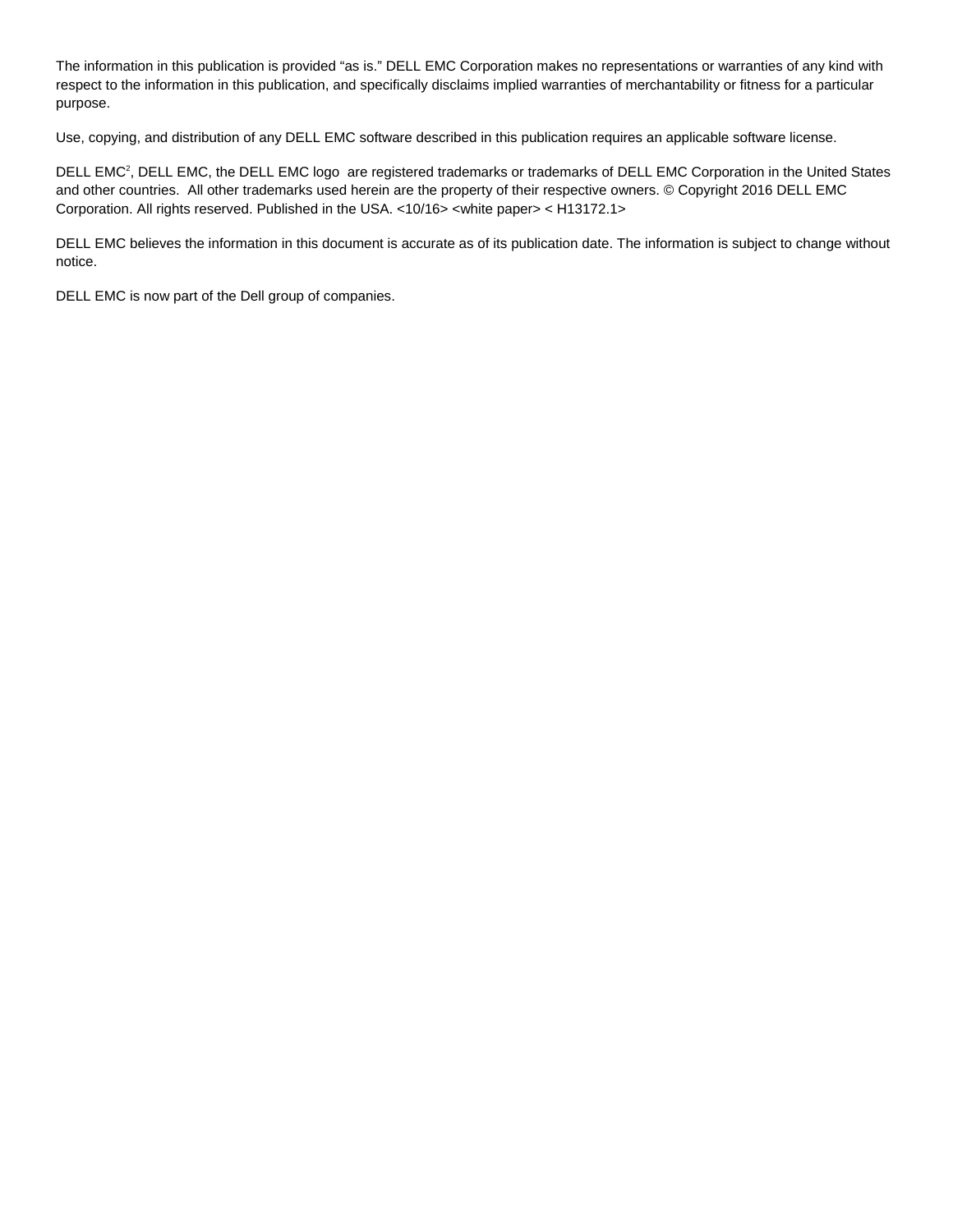# **TABLE OF CONTENTS**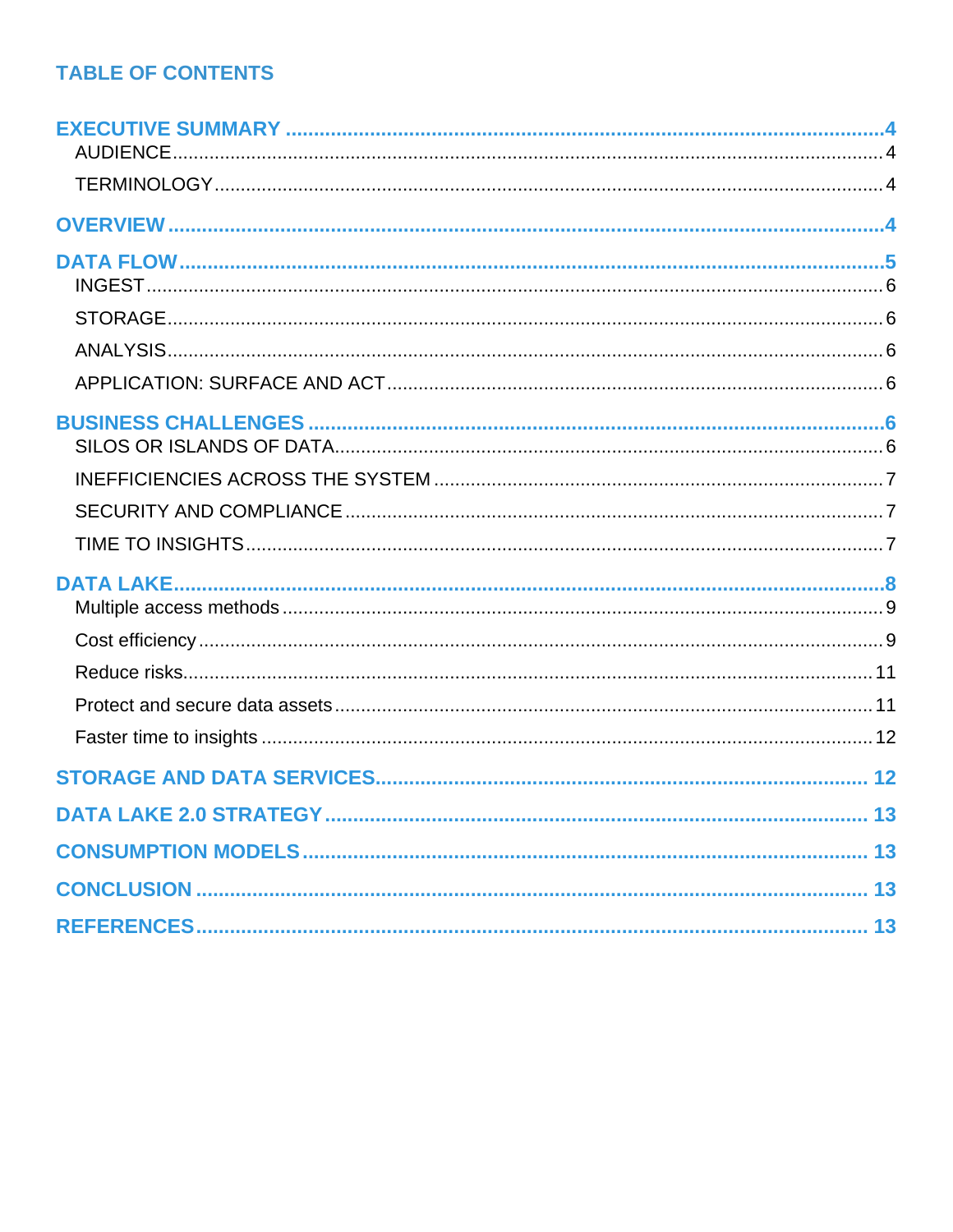# <span id="page-3-0"></span>**EXECUTIVE SUMMARY**

Data is growing rapidly as the numbers of people using digital devices interact with systems and networks grow across the globe. A Majority of this data growth is in the unstructured form—and as organizations are experiencing, contains valuable insights that could be used to improve business results. The technology to capture, store and analyze this data is maturing rapidly, as enterprises are looking for ways to effectively handle the data growth. By some industry estimates, over 80 percent of the new storage capacity deployed in organizations around the world will be for unstructured data.

Dell EMC® Isilon® scale-out network-attached storage (NAS) provides a simple, scalable, and efficient platform to store massive amounts of unstructured data and enable various applications to create a scalable and accessible data repository without the overhead associated with traditional storage systems. Isilon enables organizations to build a scale-out data lake where they can store their current data, and scale capacity, performance, or protection as their business data grows in the future. The scale-out data lake helps lower storage costs by efficient storage utilization, eliminate islands or silos of storage, and lower storage management costs of migration, security and protection.

Dell EMC Isilon OneFS®, the intelligence behind Isilon systems, is the industry's leading scale-out NAS operating system, which is known for its massive capacity, operational simplicity, extreme performance, and unmatched storage utilization. With proven enterprise-grade protection and security capabilities, Isilon is an ideal platform to meet a wide variety of storage needs.

# <span id="page-3-1"></span>*AUDIENCE*

This white paper is intended for business decision makers, IT managers, architects, and implementers. By leveraging the Isilon scale-out data lake—a key enabler for storing and managing massive quantities of unstructured data—enterprises can build their storage strategies and implement their infrastructure to maximize the return of their IT investments.

# <span id="page-3-2"></span>*TERMINOLOGY*

The acronyms used in this paper are summarized in the Table 1.

| <b>ACRONYM</b> | <b>DESCRIPTION</b>                    |
|----------------|---------------------------------------|
| <b>CIFS</b>    | Common Internet File System           |
| <b>DAS</b>     | direct-attached storage               |
| <b>HDFS</b>    | <b>Hadoop Distributed File System</b> |
| LAN            | local area network                    |
| <b>NAS</b>     | network-attached storage              |
| <b>NFS</b>     | network file system                   |
| SAN            | storage area network                  |
| <b>SMB</b>     | Server Message Block                  |

**Table 1. Acronyms used in this paper**

# <span id="page-3-3"></span>**OVERVIEW**

According to an IDC "The Digital Universe of Opportunities: Rich Data and the Increasing Value of the Internet of Things" study sponsored by Dell EMC, the digital universe will grow from 4.4 zettabytes (1 trillion gigabytes) in 2013 to 44 zettabytes in 2020, doubling in size every two years. Although enterprises create only 30 percent of this data (1.5 ZB in 2013), they come in contact with 85 percent (2.3 ZB in 2013) of it, and have some liability associated with the data. IDC further estimates that 22 percent of the data is a candidate for analysis and contains valuable information that organizations can use to make critical decisions. Figure 1 shows this trend for enterprise data.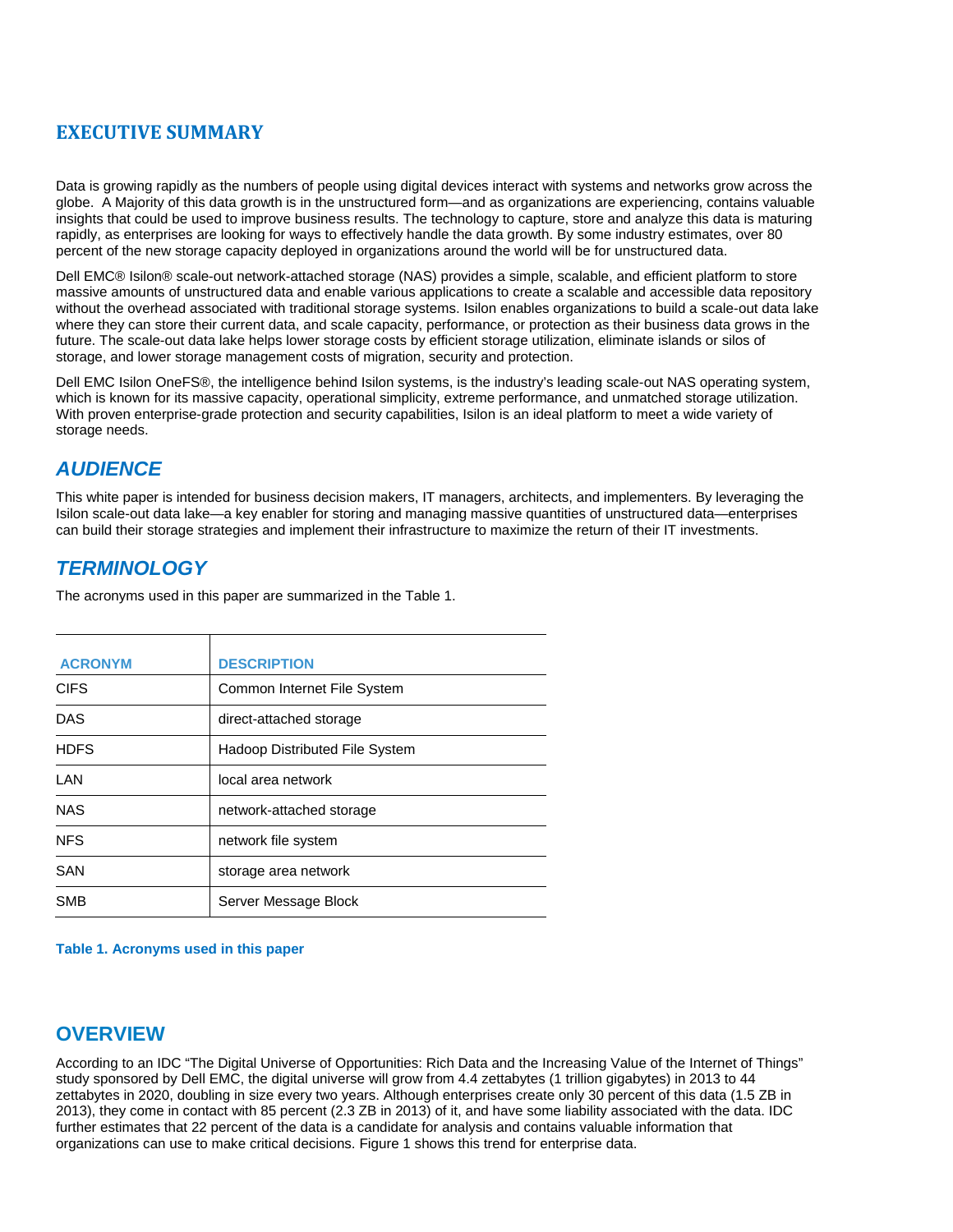

#### **Figure 1. Enterprise data[1](#page-4-1)**

Not all of this data is stored by the enterprises in the datacenter for cost, liability or process reasons.

Isilon scale-out NAS provides key capabilities to build a data lake that physically de-couple compute from storage without affecting the seamless nature of the data flow outlined below. You can leverage a data lake to get the most value from your data. Data from a variety of sources can be converged using native protocols, protected, secured and exposed to analytics systems that drive value, organizations can plan, implement and manage loosely coupled but seamless storage and applications.

## <span id="page-4-0"></span>**DATA FLOW**

Organizational data typically follows a linear data flow starting with various sources both consumer and corporate; ingested into a store, analyzed and surfaced for actions that augment value creation for an organization; as shown in Figure 2. The five distinct stages are typically broken down into three broad categories of data, analytics and application for easy reference from a holistic point of view.



#### **Figure 2. Data flow**

In the following section we detail each of the stages in the data flow process as we understand the implications of each of these phases of the data flow. The choices at each of these stages have a profound impact in deriving value of the organizations data and ultimately the data store.

<span id="page-4-1"></span> $\overline{a}$ <sup>1</sup> Dell EMC Digital Universe Study—with Research and Analysis by IDC, http://www.emc.com/leadership/digital-universe/index.htm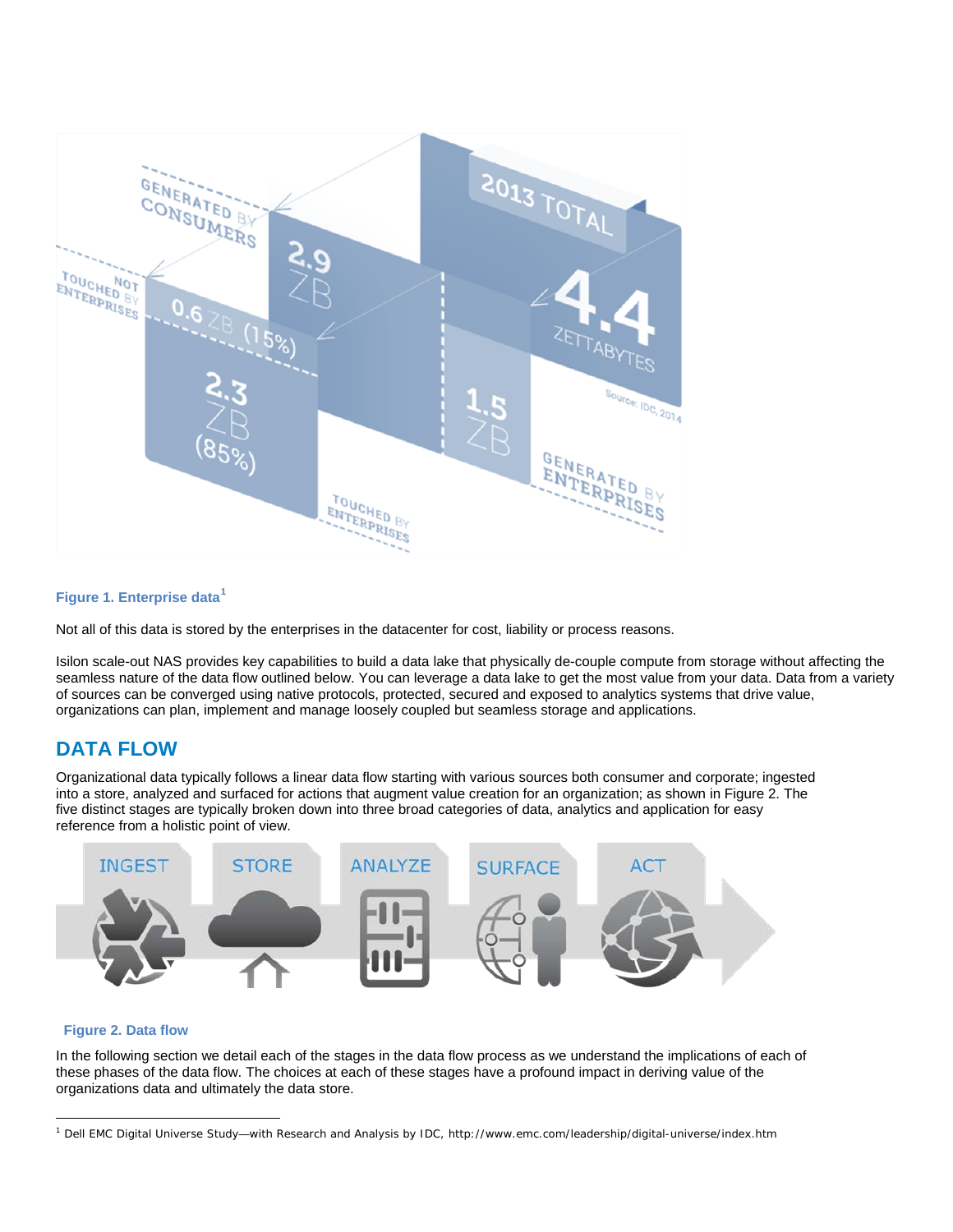# <span id="page-5-0"></span>*INGEST*

Data Ingestion is the process of obtaining and processing data for later use by storing in the most appropriate system for the application. An effective ingestion methodology validates the data, prioritizes the sources and with reasonable speed and efficiency commits data to storage. The velocity, volume and variety tax the capture speeds, throughput and efficiency of the ingest systems and therefore the store as discussed in the following section. The ingest process can act as the starting point of a storage silo if the organization planners do not look at the dataset holistically.

High velocity data- characterized by a continuous feed of data requires a specialized ingestion mechanism that typically captures the continuous stream and commits the records in batches of varying sizes to storage for further processing. Capture strategies come in two flavors, commit records to storage directly or use higher speed buffers as an intermediate step before storing to a more persistent downstream system. Examples of high velocity data include clickstreams, video surveillance feeds etc.

The volume of data is not only a factor of the velocity but also the size of the data set generated in batches of nonstreaming origins. High volume data typically requires time to move from one point in the system to another depending on the network speed and places burdens on both the network and storage. Optimization for volume as in large files can affect velocity and vice versa. High definition video and audio are the typical examples of high volume data in the form of filesseparate from streaming.

Variety places translation challenges at the data, file and protocol levels as disparate organic systems may need varying levels of translation for data to be of value for the downstream processes. A combination of CRM, LOB, social media, web and mobile information on customers is a good example of variety of data.

# <span id="page-5-1"></span>*STORAGE*

Storing data is typically dictated by the type of storage strategy namely block or file, the flow mechanism and the application. Over the years, storage has evolved into an optimization problem between storage costs and performance. As the volume and variety of data grows, the cost to reliably store, manage, secure, and protect it grows as well, particularly for data that is subject to compliance and regulatory mandates like personal identifiable information (PII), financial transactions, and medical records. Adding the availability component adds cost pressures at the expense of performance and vice versa.

The segregation started by the choice of ingestion system is further exacerbated by storage bringing about true silos or islands of information catering to various application requirements of real-time, interactive or batch processing. As silos permeate the IT infrastructure, hot spots arise in systems of heavier use, while capacity goes unused elsewhere. Downstream applications, compliance, security and data policies can contribute to create further silos within silos- giving rise to a very complex system.

# <span id="page-5-2"></span>*ANALYSIS*

Data analysis technologies load, process, surface, secure, and manage data in ways that enable organizations to mine value from their data. Traditional data analysis systems are expensive, and extending them beyond their critical purposes can place a heavy burden on IT resources and costs. Integrating data from disparate sources adds complexity and management overhead that can be a deterrent to most organizations looking to derive value from their data.

# <span id="page-5-3"></span>*APPLICATION: SURFACE AND ACT*

Post analysis, results and insights have to be surfaced for actions like e-discovery, post mortem analysis, business process improvements, decision making or a host of other applications. Traditional systems use traditional protocols and access mechanisms while new and emerging systems are redefining access requirements to data already stored within an organization. A system is not complete unless it caters to the range of requirements placed by traditional and nextgeneration workloads, systems and processes.

# <span id="page-5-4"></span>**BUSINESS CHALLENGES**

As organizations face large datasets, data and application growth, they are observing a tremendous increase in costs both CAPEX & OPEX; limitations in the ability to realize the value of the data; and protection and compliance lapses to name a few. These challenges can be attributed to a combination of factors throughout the data flow process but fall in the following broad categories:

# <span id="page-5-5"></span>*SILOS OR ISLANDS OF DATA*

The ingestion strategy employed for real-time, interactive or batch applications originate a silo that diverges as the data flows downstream. For example, if an organization choses to setup a combination of SAN- buffer stream of data and NAS persistent storage for a real-time application like customer targeting; while elsewhere, CRM analysis happens on a combination of DAS and cloud. A third silo consisting of archived data uses a combination of DAS and NAS to run batch analytics- a typical scenario in organizations today.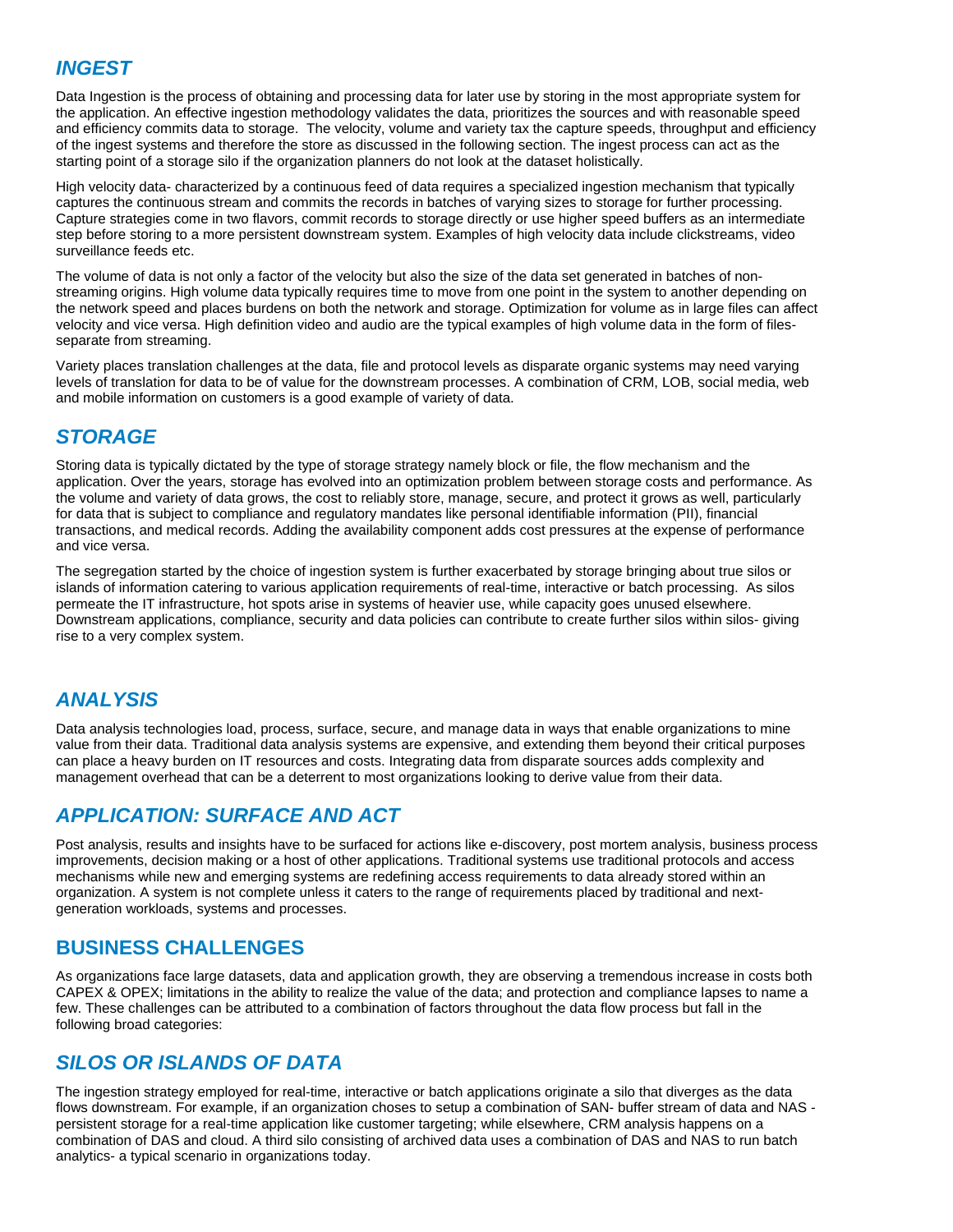In the first silo, the compliance requirement for handling of PII data can pressure admins to choose between applying policy to the entire silo or carve out a protected zone if the technology so supports. This adds complexity to the system without the inclusion of access control for financial data to meet SEC requirements; or HIPPA for medical data. If the design of the system does not support protections, organizations risk going out of compliance with large fines at a minimum and liability of data leaks causing massive lawsuits on the other extreme.



#### **Figure 3: OneFS Job Engine Job Descriptions**

Also, the silos of data adds cost pressures due to inefficiencies addressed in the following section, locking of insights within silos at the expense of business and management and protection inconsistencies. In many organizations, applying learnings from a batch processing system to a real-time system may involve lengthy change management processes- creating friction across departments or adding barriers to value generation.

### <span id="page-6-0"></span>*INEFFICIENCIES ACROSS THE SYSTEM*

If one dataset of say 10 terabytes is used for three different analyses by three systems, you will have a minimum of three copies requiring three times the storage capacity. If this dataset grows by a 30% a year the scaling requirement grows by 90% annually- demonstrating inefficiencies experienced by organizations at the most basic level. If one silo has lower utilization than the other, hotspots arise in the system while capacity goes unutilized elsewhere. Inefficient utilization of the budget can arise as a result of low value data residing on high cost, high performance storage.

Organizations are faced with management, datacenter footprint, power and cooling inefficiencies due to silos and hotspots in addition to reconfigurations, migrations and complicated maintenance activities.

#### <span id="page-6-1"></span>*SECURITY AND COMPLIANCE*

Organizations with silos are faced with duplicate and inconsistent application of policies, security measures and governance policies, whereas organizations with shared infrastructure face access control violations. Working around these is typically time-consuming, painful and diverts resources away from standard procedures as issues arise. Securing data against leaks or destruction- both accidental and malicious; presents a separate set of challenges. These challenges are compounded in regulated sectors like finance, healthcare and government.

#### <span id="page-6-2"></span>*TIME TO INSIGHTS*

More users than ever before are mobile or geographically dispersed with access to a larger dataset as a basic requirement to perform their duties effectively. Traditional systems operated within the confines of Corporate IT through a regulated and measured interconnections with the external world. With the growth of cloud, mobility and devices; the capabilities of traditional systems are being challenged in new ways increasing the time required to access, process and consume insights.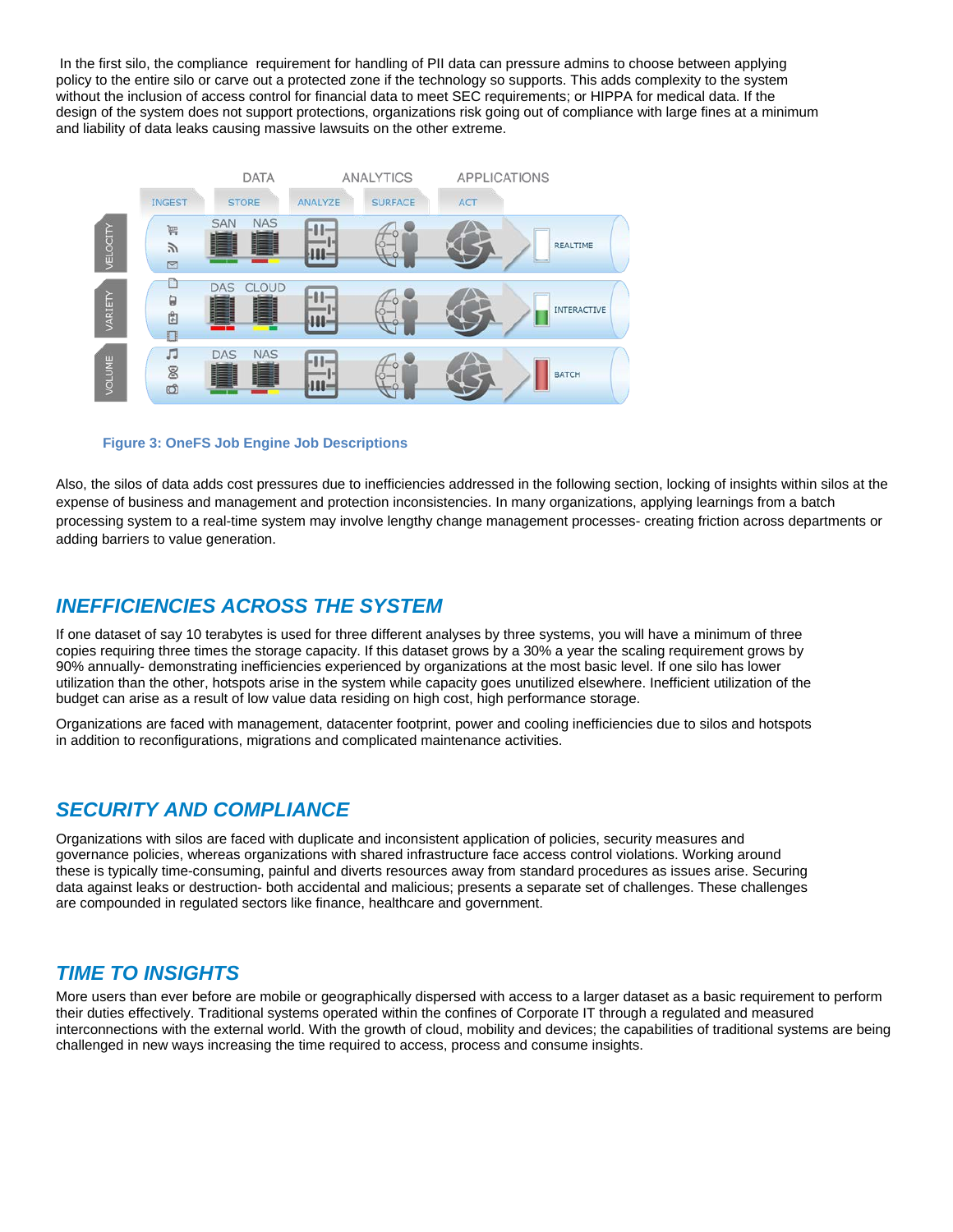

#### **Figure 4. Enterprise storage challenges**

Providing access while enforcing policies consistently across a wide range of approved and unapproved devices and platforms is a growing challenge for today's storage administrators. Traditional systems, silos and implementation strategies add latencies as protection and security layers are added around the application or sources of information.

# <span id="page-7-0"></span>**DATA LAKE**

The data lake represents a paradigm shift from the linear data flow model. As data and the insights gleaned from it increase in value, enterprise-wide consolidated storage is transformed into a hub around which the ingestion and consumption systems work (see Figure 4). This enables enterprises to bring analytics to data and avoid expensive costs of multiple systems, storage and time for ingestion and analysis.



**Figure 5. Scale out data lake**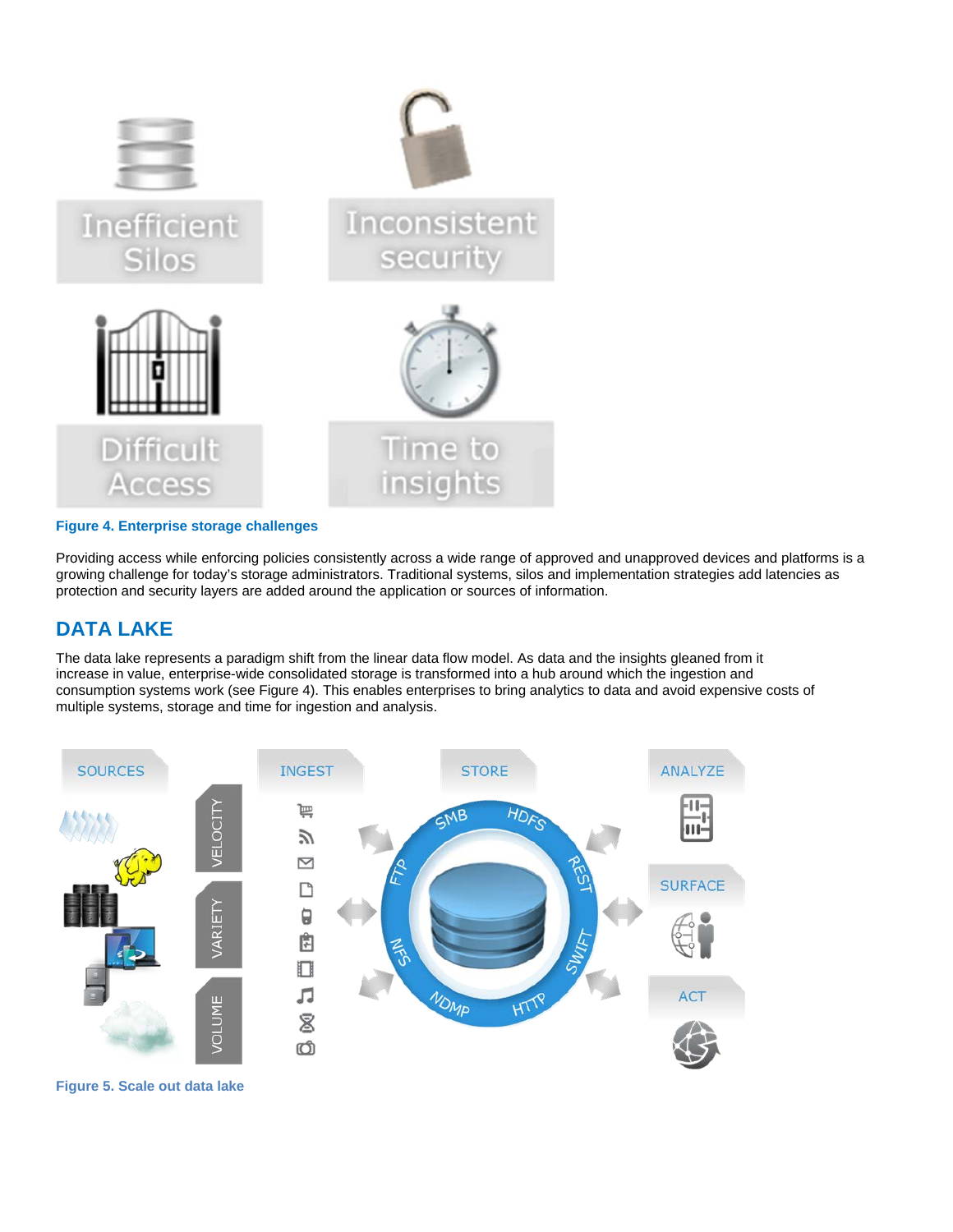By eliminating a number of parallel linear data flows, enterprises can consolidate vast amounts of their data into a single store—a data lake—through a native and simple ingestion process. This data can be secured and analysis performed, insights surfaced, and actions taken in an iterative manner as the organization and technology matures. Enterprises can thus eliminate the cost of having silos or islands of information spread across their enterprises.

The scale-out data lake further enhances this paradigm by providing scaling capabilities in terms of capacity, performance, security, and protection. The key characteristics of a scale-out data lake are that it:

• Accepts data from a variety of sources like file shares, archives, web applications, devices, and the cloud, in both streaming and batch processes

• Enables access to this data for a variety of uses from conventional purposes to next-gen mobile, analytics, and cloud applications

• Secures and safeguards data with the appropriate level of protection from highly critical data like medical records, financial transactions, credit card data, and PII to website logs and temporary data that might not require any security

• Scales to meet the demands of future consolidation and growth as technology evolves and new possibilities emerge for applying data to gain competitive advantage in the marketplace

• Provides a tiering ability that enables organizations to manage their costs without setting up specialized infrastructures for cost optimization

Maintains simplicity, even at the petabyte scale

## **ISILON SCALE-OUT DATA LAKE**

Isilon enhances the data lake concept by enriching your storage with improved cost efficiencies, reduced risks, data protection, security, compliance & governance while enabling you to get to insights faster. You can reduce the risks of your big data project implementation, operational expenses and try out pilot projects on real business data before investing in a solution that meets your exact business needs. Isilon is based on a fully distributed architecture that consists of modular hardware nodes arranged in a cluster. As nodes are added, the file system expands dynamically scaling out capacity and performance without adding corresponding administrative overhead.

#### <span id="page-8-0"></span>*Multiple access methods*

Isilon natively supports multiple protocols like SMB, NFS, File Transfer Protocol (FTP), and Hypertext Transfer Protocol (HTTP) for traditional workloads, and HDFS for emerging workloads like Hadoop analytics. By the very nature, a shared storage with multiple access methods eliminates storage silos bringing efficiencies and consistency to your IT infrastructure. This enables batch, real-time or interactive applications and systems to store and access data from one shared storage pool without the need for any migrations, loading, or conversion. Accessing data for read or write purposes are achieved at the protocol level. This implies that data can be created by any of the myriad systems, ingested into the data lake using a natively supported protocol such as SMB for Windows or Mac, and accessed or modified seamlessly using another protocol like NFS, FTP or HDFS.

Multiprotocol support enables the storage infrastructure to provide access to applications that leverage third platform protocols like HTTP or HDFS, which drive emerging workloads. Adding future protocol support, data access mechanisms, or interfaces can be easily achieved to scale the interoperability of the data lake. Without a data lake, interoperability would require an expensive and time-consuming sequence of operations on data across multiple silos, or even costly and inefficient data duplication.

## <span id="page-8-1"></span>*Cost efficiency*

You can achieve great cost efficiencies by investing in the storage capacity and capability required today- smaller than traditional or Hadoop requirements; scale in smaller steps proportionately to the data growth; tiering data according to value and; simplified management.

Isilon scale-out NAS can scale from 18 terabytes to over 50 petabytes in a single cluster so you do not have to overprovision your storage infrastructure. With over 80% utilization, you can keep your CAPEX in check with a smaller footprint. SmartDedupe provides the ability to reduce the physical data footprint by locating and sharing common elements across files with minimal impact to performance during writes or concurrent reads. You will observe a reduction in storage expansion costs, typically in the range of 30% with smaller storage capacity, power and cooling and of course less rack space requirement.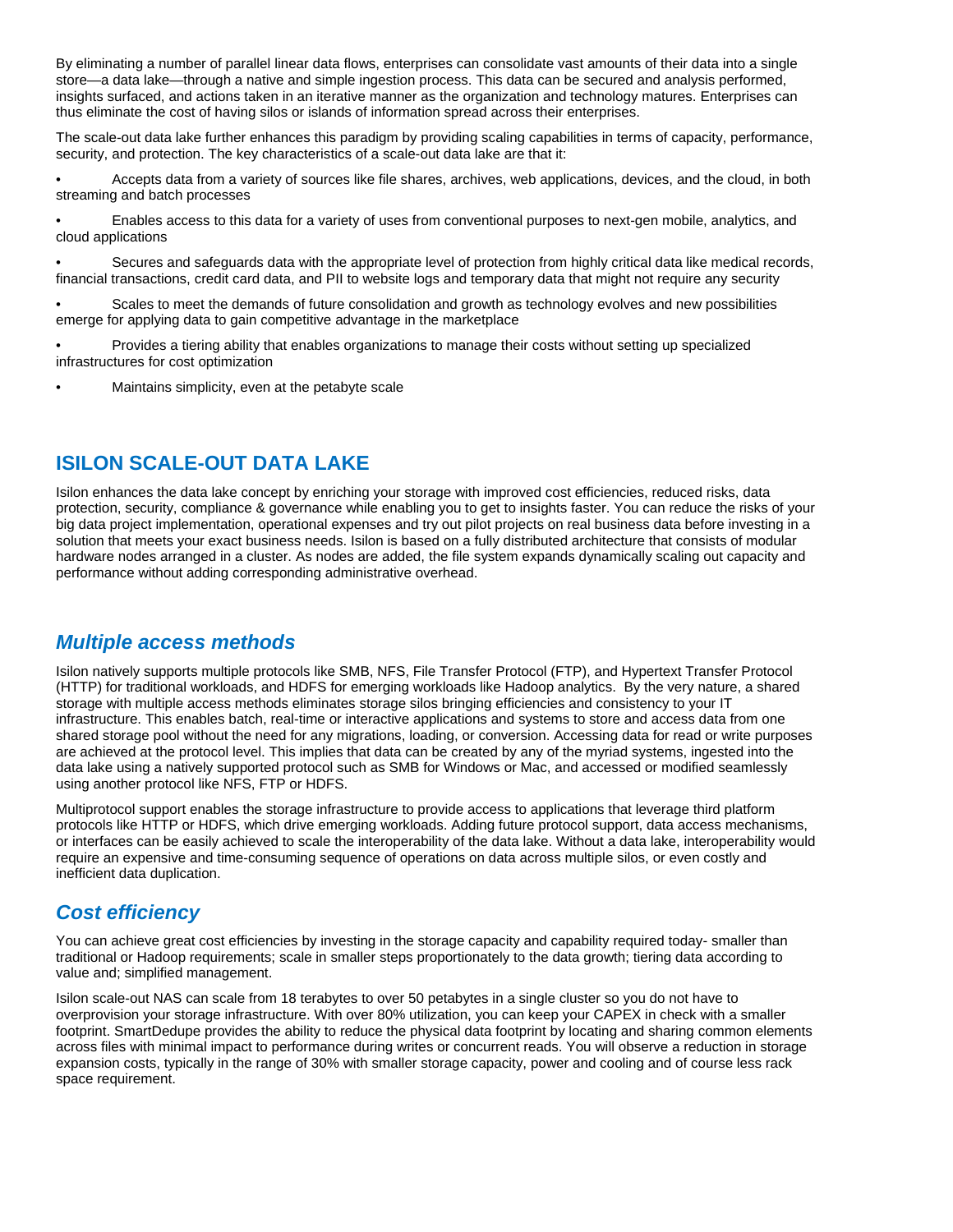

#### **Figure 6. Isilon Scale-out data lake**

Isilon enables you to tier the data lake to further drive cost efficiencies by optimizing performance, throughput, and density. Using policy-based tiering, you can reduce the cost of storing your data based on the inherent value and utility of the data. Tiering using Dell EMC Isilon S-Series, X-Series, NL-Series and HD-Series nodes is shown in Figure 7. High-value, readily needed data can be kept at a high-performance tier, whereas low-value, infrequently used data can be moved to a more cost-effective active archive without having any impact on your application or analytics infrastructure.





#### **Figure 7 . Tiering using Isilon storage nodes**

Under the covers, an Isilon cluster provides automatic storage balancing and deduplication that not only enhances storage efficiency but also enables storage administrators to weather hardware outages better.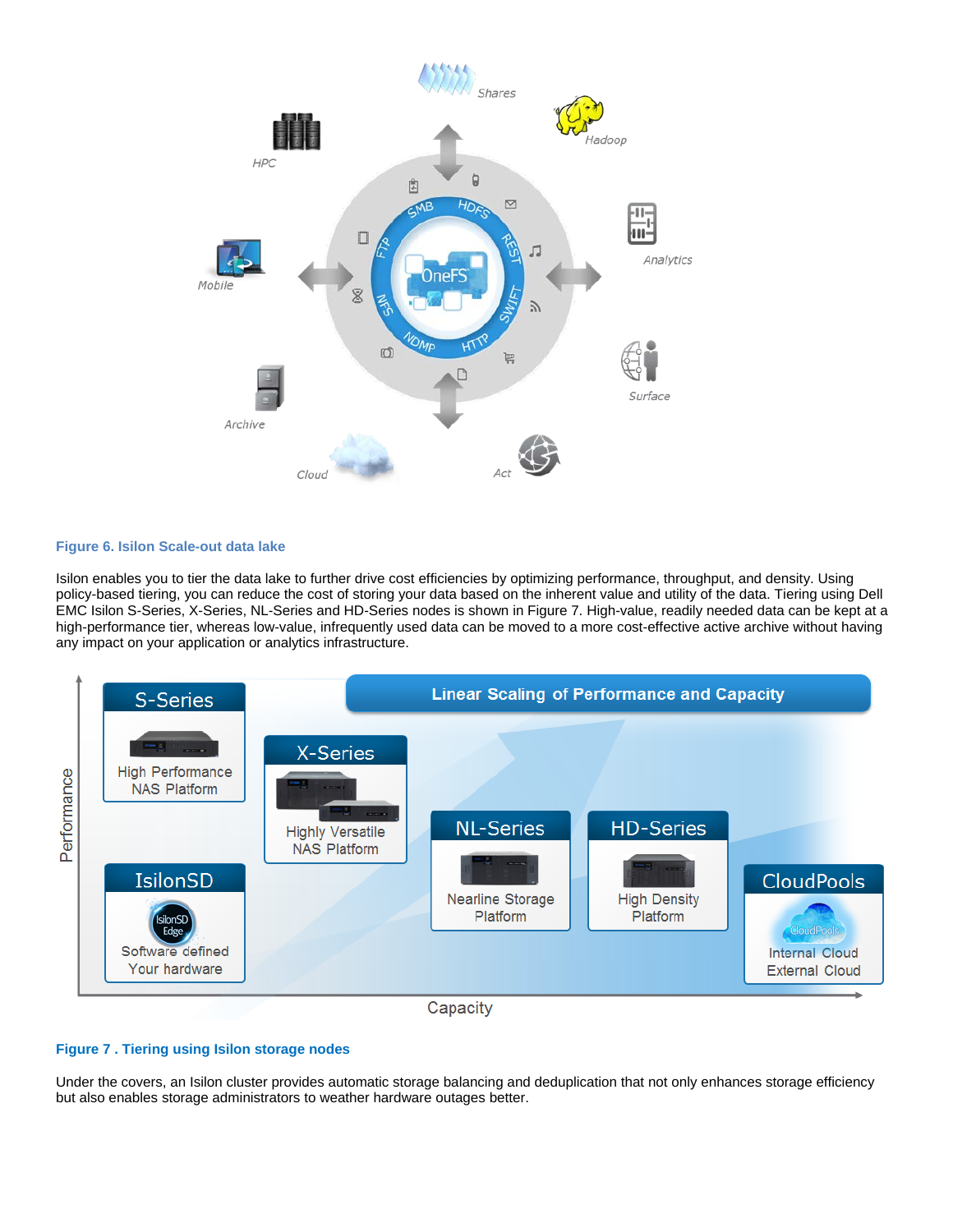# <span id="page-10-0"></span>*Reduce risks*

Any large and growing data infrastructure risks can be classified as

- Ability to successfully implement an initial solution
- Ability and flexibility to scale solution as the environment changes
- Protect against current and future data loss
- Protect against data theft

These risks are further amplified as the dependency between the ingestion, storage and analytics system remains strong. With a loosely coupled system you will be able to build mitigation strategies. A data lake based on Isilon is able to provide mitigation for all these components. By decoupling storage from compute and using multiple access methods, you can deploy a storage system capable of ingesting the data you need for your solution effortlessly. By using protection and security features outlined in the following sections, you can ensure your data is safe and resilient to external forces.

Isilon is the only scale-out NAS to support multiple distributions of Hadoop through native HDFS implementation. This allows you the flexibility to analyze, surface and act on data using the best tool for your application and scale storage compute or both as your needs change.

## <span id="page-10-1"></span>*Protect and secure data assets*

Isilon storage systems are highly resilient and provide unmatched data protection and availability. Isilon uses the proven Reed-Solomon erasure encoding algorithm rather than RAID to provide a level of data protection that goes far beyond traditional storage systems. With N+1 protection, data is 100 percent available even if a single drive or a complete node fails, which is comparable to RAID 5 in conventional storage. You can also deploy Isilon for N+ 2 protections, which allows two components to fail within the system, similar to RAID 6; N+3 or N+ 4 protections, where three or four components can fail, keeping the data 100 percent available.

Isilon is able to recover from hardware failures faster than traditional systems as recovery entails rebuilding lost data as opposed to the entire disk. In a data Lake, this can have a huge impact on the operation as storage is shared across systems with varying levels of performance demands. A truly distributed storage like Isilon can orchestrate all the nodes to participate in the restoration or recovery of data from the outages on a dedicated backend infiniband network speeding up recovery without impacting front end performance.

As organizations view data as an asset, securing data for inherent value is even more important than meeting regulatory compliance and corporate governance requirements. Isilon helps organization address security needs by providing robust and flexible security features outlined below as described in the figure below.



**Figure 8. Authentication zones**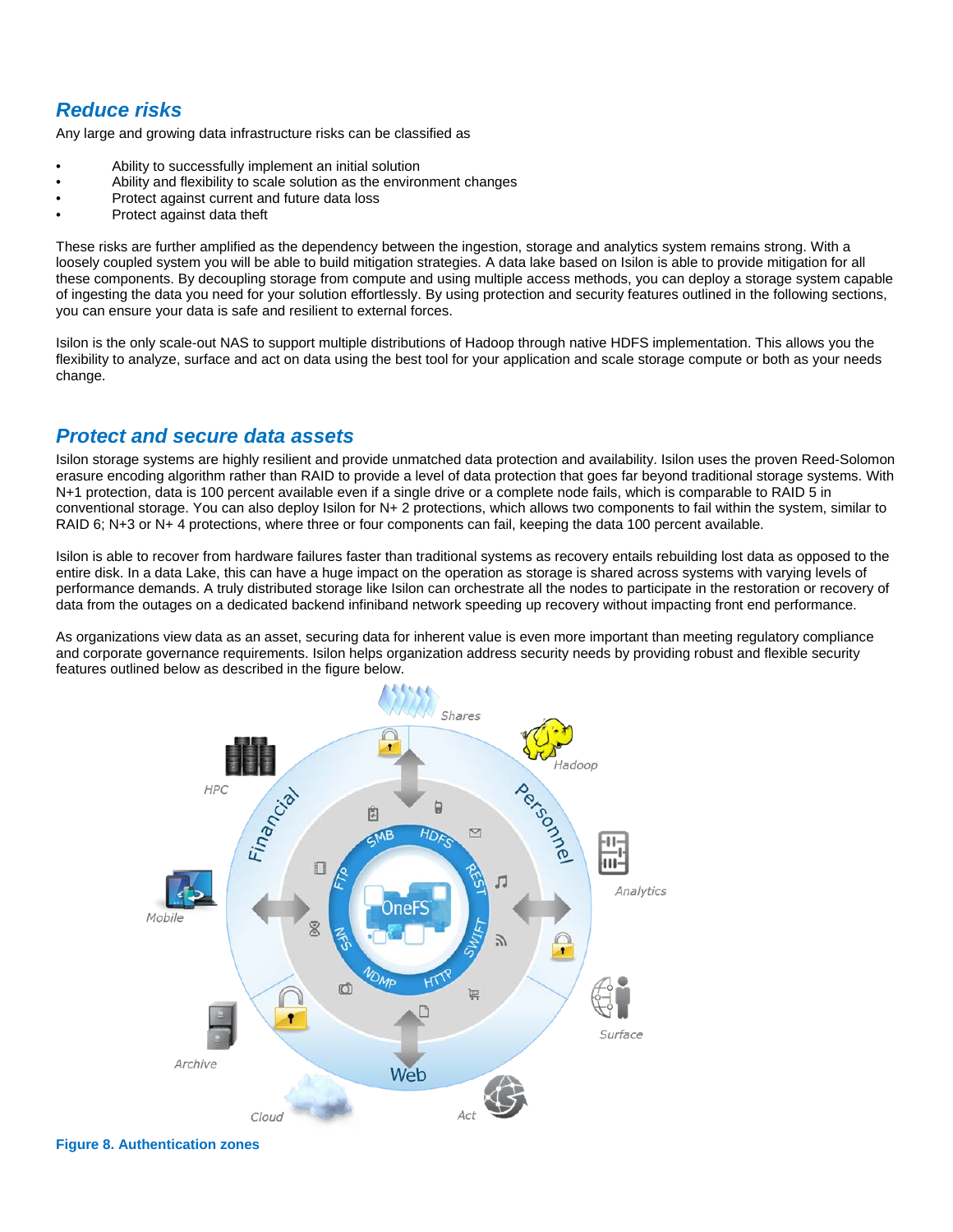• Secure role separation enables roles-based access control (RBAC), where a clear separation between storage administration and file system access is enforced.

• Authentication zones that serve as secure, isolated storage pools for insulating departments within the organization from access to data that they are not supposed to see. For example: legal, financial, PII and employee data can be seen by only authorized employees in the authentication zone.

• Write once-read many (WORM) protection is achieved by using SmartLock software, which prevents accidental or malicious alterations or deletion of data- a key requirement for governance and compliance.

• Data at rest encryptions through the use of Self-Encrypting drives enables organizations to ensure physical loss of hardware does not equate to data leak.

## <span id="page-11-0"></span>*Faster time to insights*

By utilizing a shared infrastructure, you can consolidate data from multiple islands into one single storage system based on Isilon. This is made possible through he multiple access mechanisms at the protocol level where data can be ingested into the Isilon store from a wide variety of sources and surfaced for use by others. This would eliminate the need for data migration or extraction-translation-loading (ETL) operations typical with any data analytics solution, saving you precious time and resources. You can then run Hadoop analytics with your dataset in-place. As depicted in the figure below. By using a large loosely coupled shared scalable storage on a typical dataset of around 100 terabytes, you can save over 24 hours of data moving time on a 10 GBps network; time that you can use to actually generate insights from your data.

Isilon is the only scale-out NAS that works with multiple distributions of Hadoop from a variety of vendors. This enables you to try out tools from all of these vendors at the same time if necessary to find the best solution to meet your business requirements.

The data lake is the key enabler for driving business value into customer environments through the multiprotocol, multiaccess, tiered, single namespace, protected and scalable data repository. Leveraging the scale-out data lake, customers can consolidate multiple disparate islands of storage into a single cohesive and unified data repository that is easier to manage and more cost-effective.



**Figure 9. Faster insights**

#### <span id="page-11-1"></span>**STORAGE AND DATA SERVICES**

A scale-out data lake leverages the industry leading enterprise-grade storage and data services that extend the business value of your data. Isilon Infrastructure Software provides powerful storage management software that helps protect your data assets, control costs, and optimize the storage resources and system performance of your scale-out data lake.